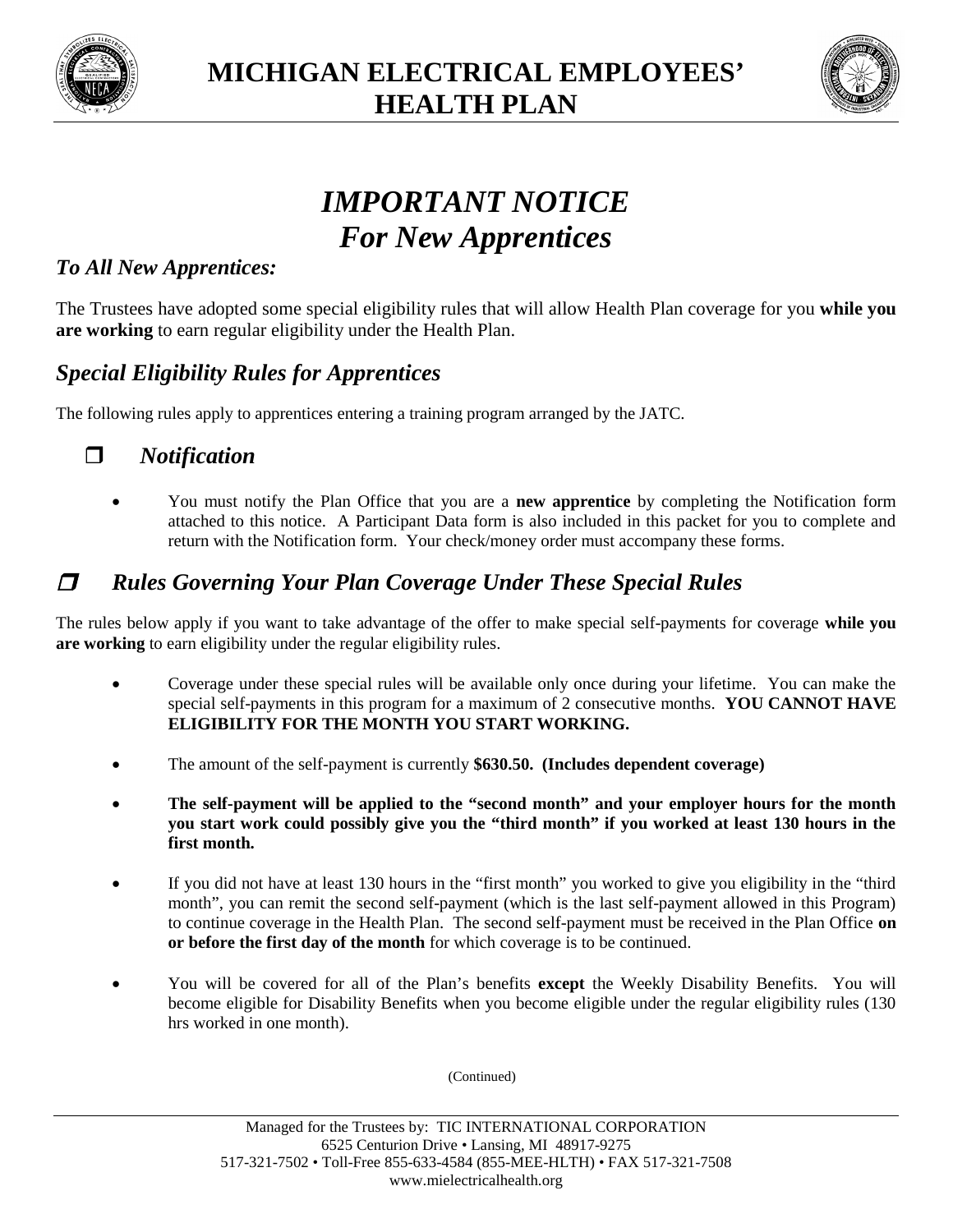### **MICHIGAN ELECTRICAL EMPLOYEES' HEALTH PLAN**

#### *Rules Governing Your Plan Coverage (continued)*

 A Pre-existing Condition Clause will be in effect for the first 6 months after your enrollment date under the Plan for you and any of your dependents. A "pre-existing condition" is a sickness, injury, disease or other physical or mental condition for which medical advice, diagnosis, care or treatment (including the use of prescription drugs or medicines) was recommended or received by you or a dependent during the 6-month period immediately before your enrollment date. Genetic information is not considered a "condition" unless the condition related to such information was treated or diagnosed within the 6 month period before the person's enrollment date. If you acquire a dependent after your enrollment date, that individual's enrollment date is the date the individual became your dependent.

\**Note: The pre-existing condition clause is waived once you become eligible under the initial 130 hour eligibility rule.*

- Pregnancy is not considered a pre-existing condition, and the rules governing benefits for pre-existing conditions will not apply to pregnancy. In addition, the pre-existing condition limitation or exclusion periods will not apply to a newborn, an adopted child under age 18, or a child under age 18 who is placed with you for adoption, if any such child is covered under the Plan the 30th day after birth, adoption or placement for adoption.
- DEFINITION OF "ENROLLMENT DATE" Your (the employee's) enrollment date is the date your coverage under the Plan starts, or, if earlier, the first day of any waiting period for coverage. For most employees, your waiting period will commence on the first date of your covered enrollment. If you have dependents on your enrollment date, that date is also your dependents' enrollment date. If you acquire a dependent after your enrollment date, that individual's enrollment date is the date the individual became your dependent.
- If you **drop out of the apprentice training program** or if you do not work enough hours to become eligible under the Health Plan's regular eligibility rules, your only option for continued eligibility will be COBRA Continuation Coverage.

### *When You Become Eligible Under the Regular Initial Eligibility Rules*

The purpose of these special rules is to provide coverage for you or for you and your family while you are an apprentice and working to earn regular eligibility under the Plan. The regular Eligibility rules are explained in your Summary Plan Description benefit booklet. *Once you become eligible for Plan coverage under the regular Initial Eligibility rules, the same Continuing Eligibility rules and all other eligibility rules will apply to you the same as for all other employees.*

*If you have any questions about these special eligibility rules, contact the Plan Office. If you have any questions about the regular Initial and Continuing Eligibility rules, read the Eligibility section in your Summary Plan Description benefit book. If you still have questions after that, contact the Plan Office.*